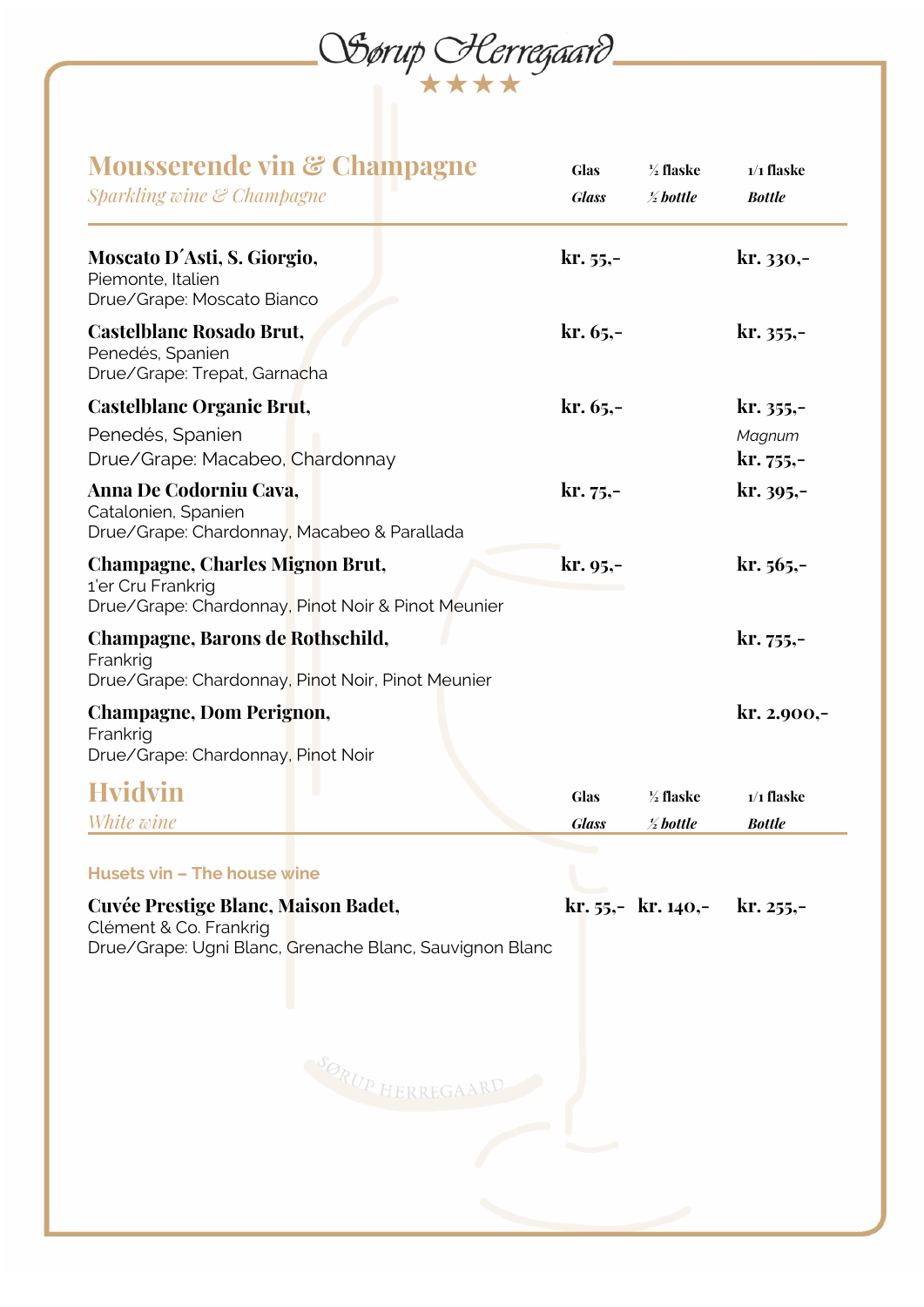OSørup Herregaard

| <b>Hvidvin</b><br>White wine                                                                                        | <b>Glas</b><br><b>Glass</b> | $\frac{1}{2}$ flaske<br>$\frac{1}{2}$ bottle | $1/1$ flaske<br><b>Bottle</b> |
|---------------------------------------------------------------------------------------------------------------------|-----------------------------|----------------------------------------------|-------------------------------|
| <b>Frankrig - France</b>                                                                                            |                             |                                              |                               |
| <b>Reserve, Famille Hugel, Alsace</b><br>Drue/Grape: Pinot Gris                                                     |                             |                                              | $kr. 395, -$                  |
| Sancerre, Domaine de la Villaudiére, Loire<br>Drue/Grape: Sauvignon Blanc                                           |                             | kr. 205,-                                    | $kr. 425 -$                   |
| <b>Italien - Italy</b>                                                                                              |                             |                                              |                               |
| Biologik Terre di Chieti Igt<br>Drue/Grape: Pecorino                                                                |                             |                                              | $kr. 285, -$                  |
| Tacco, Apulien, Italien<br>Drue/Grape: Chardonnay                                                                   | $kr. 85, -$                 |                                              | $kr. 295, -$                  |
| <b>Tyskland - Germany</b>                                                                                           |                             |                                              |                               |
| <b>Domdeechant Wernersches Weingut</b><br>Hochheimer Riesling, Rheingau<br>Drue/Grape: Riesling                     |                             |                                              | $kr. 395,-$                   |
| Rosévin                                                                                                             | <b>Glas</b>                 | $\frac{1}{2}$ flaske                         | $1/1$ flaske                  |
| Rose wine                                                                                                           | <b>Glass</b>                | $\frac{1}{2}$ bottle                         | <b>Bottle</b>                 |
|                                                                                                                     |                             |                                              |                               |
| <b>Frankrig - France</b>                                                                                            |                             |                                              |                               |
| Henri Bourgeis, Sancerre Rosé, les Baronnes<br>Drue/Grape: Pinot Noir                                               |                             |                                              | $kr. 395, -$                  |
| <b>Pretty Gorgeous, Herault</b><br>Drue/Grape: Pinot Noir                                                           | $kr. 75, -$                 |                                              | kr. 298,-                     |
| Chateau d'Esclans, Whispering Angel, Cotes de Prov.<br>Druer/Grapes: Grenache, Cinsault, Syrah, Tibouren            |                             |                                              | $kr. 455, -$                  |
| <b>Rødvin</b>                                                                                                       | <b>Glas</b>                 | $\frac{1}{2}$ flaske                         | $1/1$ flaske                  |
| Red wine                                                                                                            | <b>Glass</b>                | $\frac{1}{2}$ bottle                         | <b>Bottle</b>                 |
| <b>Husets - The house wine</b>                                                                                      |                             |                                              |                               |
| Cuvée Prestige Rogue, Maison Badet,<br>Clément & Co. Frankrig<br>Druer/Grapes: Tempranillo, Grenache, Syrah, Shiraz |                             | $kr. 55, -kr. 140, -$                        | $kr. 255, -$                  |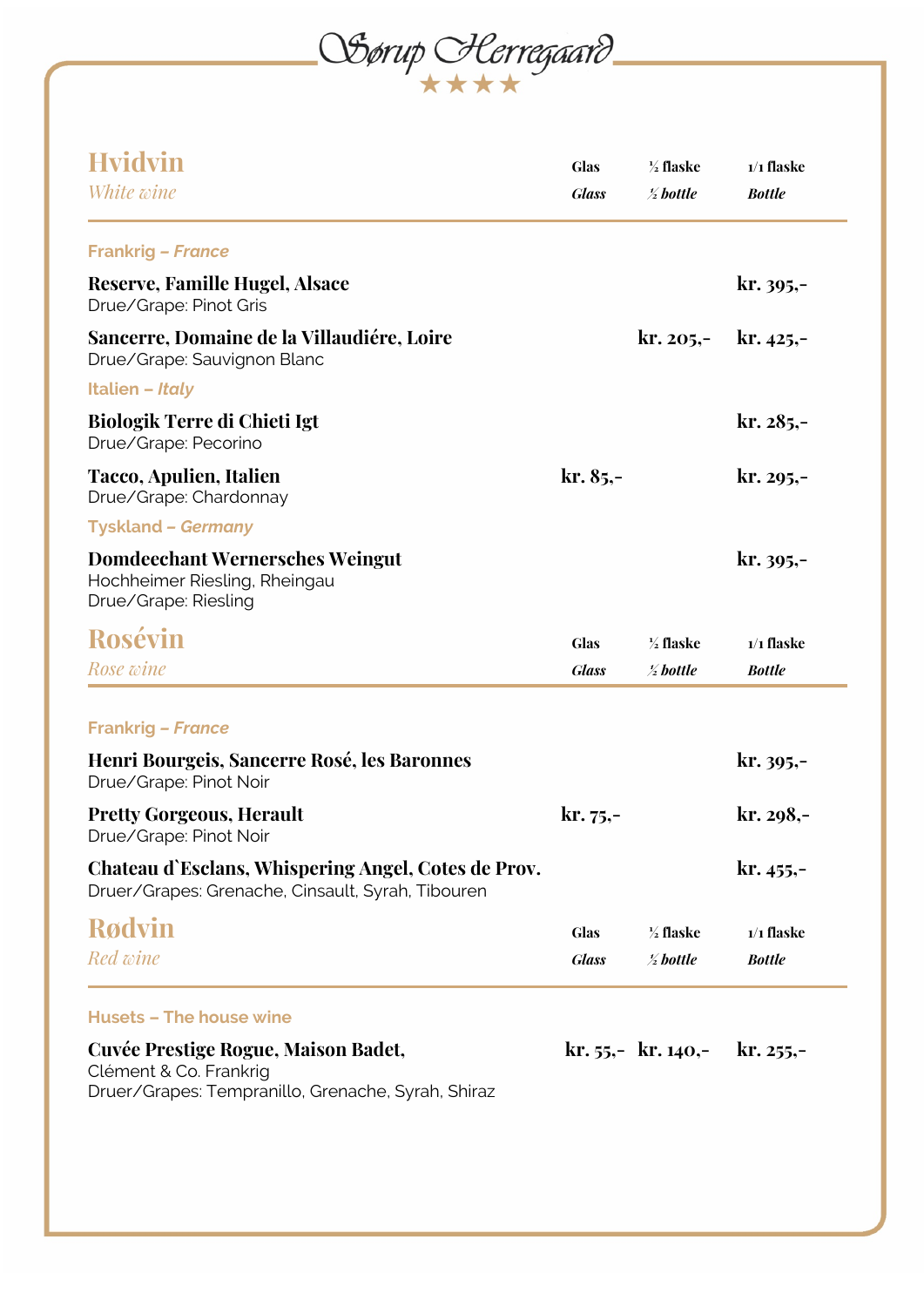OGerup Herregaard

| <b>Rødvin</b><br>Red wine                                                                         | <b>Glas</b><br><b>Glass</b> | $\frac{1}{2}$ flaske<br>$\frac{1}{2}$ bottle | $1/1$ flaske<br><b>Bottle</b> |
|---------------------------------------------------------------------------------------------------|-----------------------------|----------------------------------------------|-------------------------------|
| <b>Frankrig - France</b>                                                                          |                             |                                              |                               |
| <b>Château Fleur de Jean Gue, Lalande De Pomerol</b><br>Druer/Grapes: Merlot & Cabernet Sauvignon |                             | $kr. 210,-$                                  | $kr.420,-$                    |
| Château du Vieux Guinot, Gruand Cru, Saint-Émilion<br>Druer/Grapes: Merlot & Cabernet Franc       |                             |                                              | $kr. 495, -$                  |
| Crozes Hermitage L.C. Brotte, La Rollande<br>Druer/Grapes: Syrah & Shiraz                         |                             |                                              | $kr. 395, -$                  |
| <b>Châteauneuf-Du-Pape, Cuvée Sainte Vierge</b><br>Drue/Grape: Grenache, Mourvedre & Cinsault     |                             |                                              | $kr.485,-$                    |
| <b>Jadot Beaujolais-Villages Primeur</b><br>Drue/Grape: Gamay                                     |                             |                                              | $kr. 295, -$                  |
| Château de la charriére-bourgogne<br>Drue/Grape: Pinot Noir                                       |                             |                                              | $Kr.425,-$                    |
| <b>Italien - Italy</b>                                                                            |                             |                                              |                               |
| Ripasso Tomassi, Il Sestante<br>Druer/Grapes: Corvina Veronese, Rondinella & Morlinara            |                             | kr. 230,-                                    | $kr. 425 -$                   |
| Amarone della Valpolicella, Corte<br>Druer/Grapes: Corvina, Rondinella & Molinara                 |                             |                                              | $kr. 545 -$                   |
| <b>Barolo, Batasiolo</b><br>Drue/Grape: Nebbiolo                                                  |                             |                                              | $kr. 495, -$                  |
| La Grande Sorpresa. Appassimento<br>Druer/Grapes: Negroamaro, Merlot, Primitivo & Malvasia        | $kr. 85, -$                 |                                              | kr. 295,-                     |
| <b>USA - United States of America</b>                                                             |                             |                                              |                               |
| <b>Brazin, Californien</b><br>Drue/Grape: Zinfandel                                               |                             |                                              | $kr. 395,-$                   |
| <b>Dessertvin</b><br>Dessert wine                                                                 | <b>Glas</b><br><b>Glass</b> | $\frac{1}{2}$ flaske<br>$\frac{1}{2}$ bottle | $1/1$ flaske<br><b>Bottle</b> |
| <b>Brument, La Gascogne D'Alain Brumont</b><br>Frankrig<br>Drue/Grape: Gros Maanseng              | $kr. 45, -$                 |                                              | $kr. 290, -$                  |
| Pineau Des Charentes, Blanc,<br>Frankrig<br>Drue/Grape: Moscat                                    | $kr. 45, -$                 |                                              | $kr. 335,-$                   |